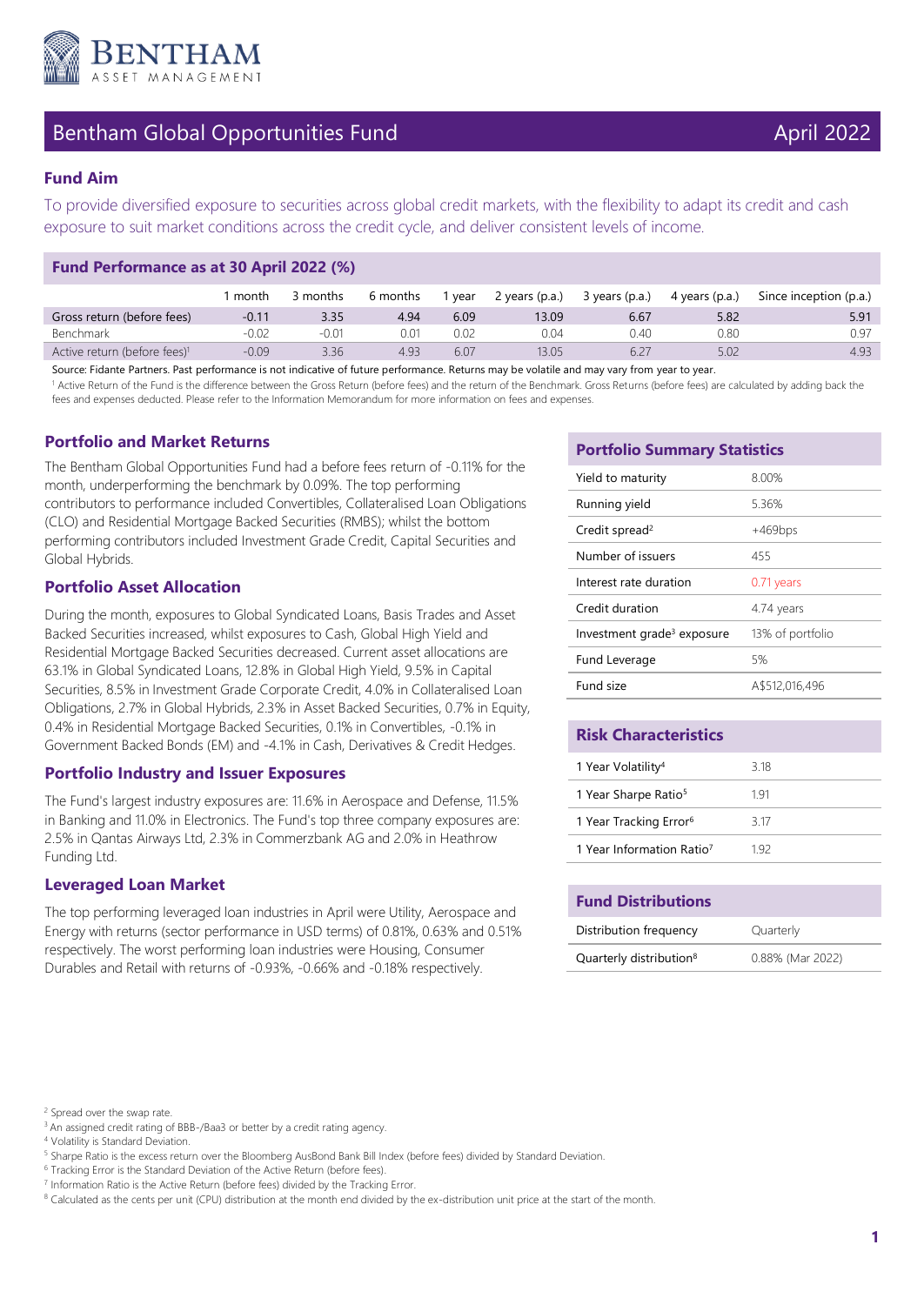

# Bentham Global Opportunities Fund April 2022

## **Quarterly Distribution Returns History (%)<sup>1</sup>**

| Financial Year | Sep  | Dec  | Mar  | Jun               | YTD <sup>2</sup> |
|----------------|------|------|------|-------------------|------------------|
| 2022           | 0.87 | 0.87 | 0.88 | $\qquad \qquad -$ | 2.71             |
| 2021           | 0.95 | 0.93 | 0.90 | 6.39              | 10.26            |
| 2020           | 1.26 | 0.93 | 1.19 | 1.26              | 4.60             |
| 2019           | .12  | 1.12 | 1.14 | 0.60              | 4.03             |
| 2018           | 0.30 | 0.55 | 0.49 | 0.98              | 2.41             |

Source: Fidante Partners

Past distributions are no indication of future distributions.

1 Calculated as the cents per unit (CPU) distribution at month end divided by the ex-distribution unit price at the start of the month.

<sup>2</sup> Annual distribution return (Year-to-Date) is calculated as the Total Return (after fees) minus Growth Return. Total Return (after fees) is calculated using pre-distribution month end withdrawal unit price, and assumes distributions are reinvested. Growth Return equals the percentage change in unit price.

63%

### **Portfolio Asset Allocation**



**Credit Rating Breakdown**



### **Regional Breakdown**



|  | <b>Top 5 Industry Exposures (Moody's SIC)</b> |
|--|-----------------------------------------------|
|--|-----------------------------------------------|

| Aerospace and Defense               | 11.6% |
|-------------------------------------|-------|
| Banking                             | 115%  |
| <b>Flectronics</b>                  | 11.0% |
| Healthcare, Education and Childcare | 94%   |
| Diversified/Conglomerate Service    | 7.0%  |
|                                     |       |

| <b>Interest</b><br>Rate<br><b>Duration</b><br>(yrs) | <b>AUD</b> | <b>USD</b> | <b>EUR</b> | <b>GBP</b> | <b>NZD</b> | <b>Total</b> |
|-----------------------------------------------------|------------|------------|------------|------------|------------|--------------|
| Total                                               | 7.57       | $-0.07$    | $-0.50$    | $-0.35$    | 0.12       | 0.71         |